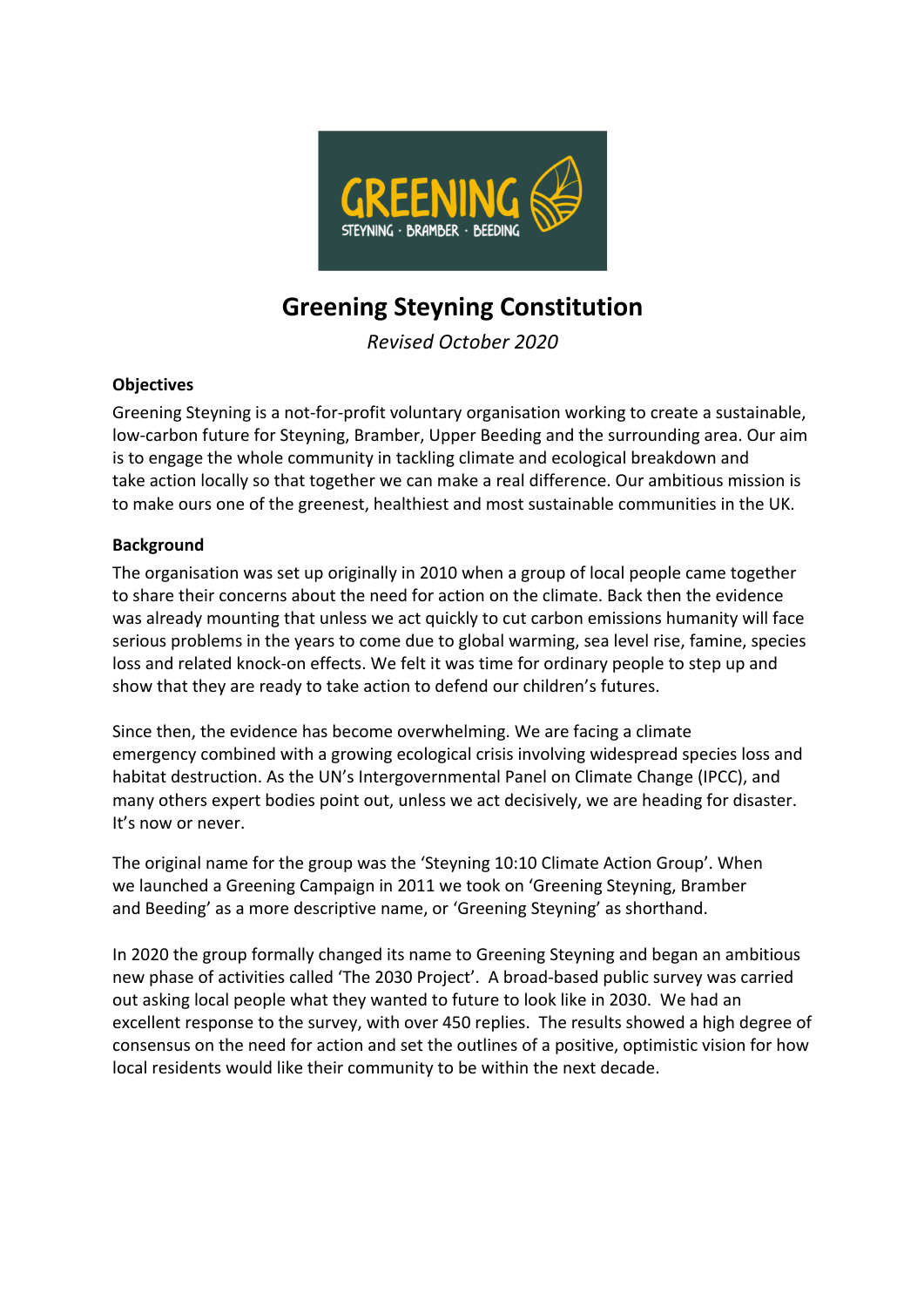This emerging vision is summarised in the graphic below.



Full details of The 2030 Project can be found on the website: **greeningsteyning.org** 

### **Powers**

In order to achieve its objectives the organisation may:

- **B** Raise money
- **Open bank accounts**
- $\blacksquare$  Take out insurance
- **•** Organise courses and events
- **E** Communicate information via the website, social media, local press and other channels
- **•** Work with and exchange information with other groups with shared objectives
- $\blacksquare$  Do anything that is lawful which will help it to fulfil its objectives

### **Principles**

Greening Steyning is a collaborative effort and aims:

- to be open and inclusive the more people and organisations we can involve and engage, the more we will achieve. For example, we are aiming to work closely with local schools, Parish Councils, church groups, farmers, the business community, and other voluntary groups.
- $\blacksquare$  to build on the enthusiasm, ideas and efforts of the whole community we need to share the work around.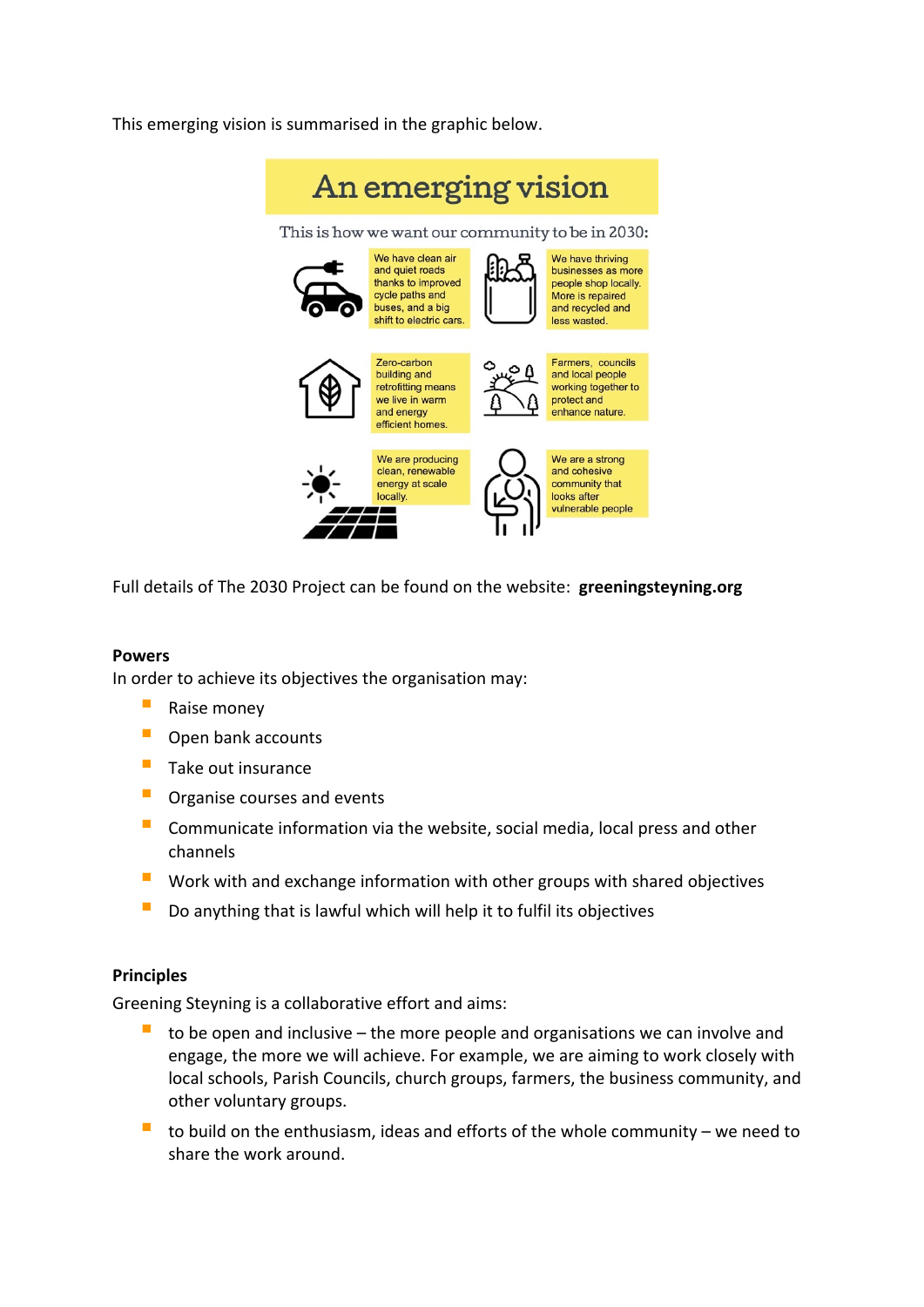- $\blacksquare$  to provide a positive vision for how our community can work together to create a safer, happier, healthier and more sustainable future for all.
- $\blacksquare$  to help educate, inform and inspire our community.
- $\blacksquare$  to recognise that people are approaching climate and environmental issues from different perspectives. Worries about climate change are a key driver for many people, but there are other good reasons to cut carbon emissions, protect biodiversity, and promote more environmentally sustainable lifestyles.
- $\blacksquare$  to make space for different viewpoints within the context of Greening Steyning's overall objective of promoting concrete action to create a sustainable, lowcarbon future for Steyning, Bramber, Upper Beeding.
- $\blacksquare$  to be non-party political.
- $\blacksquare$  to 'practice what it preaches' and work to minimise its own carbon footprint.
- $\blacksquare$  to demonstrate best practice with regard to equal opportunities and safeguarding (see separate policy statement on both these areas).

### **Membership**

- There is no formal application process or subscription to pay to join the organisation. Individuals can sign up to become members of Greening Steyning by subscribing to the email newsletter, which means they will be invited to meetings and hear about upcoming activities and how they can get involved.
- **Membership of Greening Steyning shall be open to any individual over 18 years in** age who is interested in helping the Group to achieve its aims. (Anyone younger than this is welcome to sign up to the mailing list but will not become a full member with voting rights until they reach the age of 18.)
- E Membership shall be available to anyone without regard to gender, race, nationality, disability, sexual preference, religion or belief.
- $\blacksquare$  Other organisations and voluntary groups that support its goals can also become Affiliate Members of Greening Steyning.
- **Affiliate Members shall appoint a representative to attend Greening Steyning** meetings on behalf of their organisation, and should notify the Greening Steyning of that person's name.
- Every individual and Affiliate Member shall have one vote at General Meetings.
- $\blacksquare$  The membership of any member may be terminated for good reason by the Steering Group but the member has a right to be heard by the Steering Group before a final decision is made.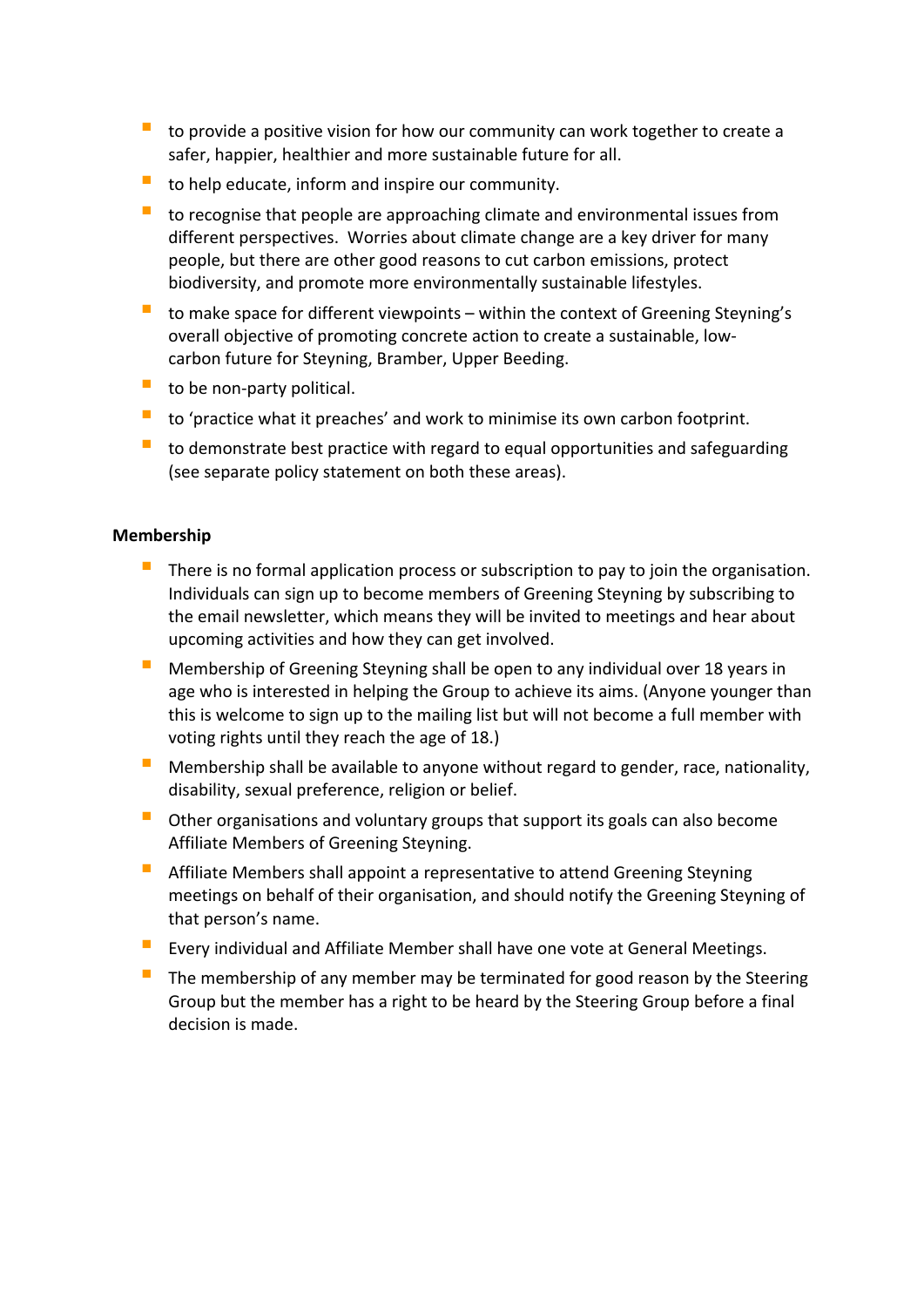### **Organisation and management**

Greening Steyning has a deliberately 'light touch' management approach:

- **•** Decisions on the overall direction of the organisation are made by a Steering Group that will meet approximately once a month, or as required, to agree a programme of activities, coordinate different projects, and take other necessary decisions.
- $\blacksquare$  Responsibility for planning and carrying out specific activities is delegated to smaller action groups or project teams, as appropriate. These sub-groups will appoint coordinators to lead them.
- $\blacksquare$  The Steering Group will be made up of representatives from each of the main action groups, plus other necessary operational or advisory roles, as agreed by the Steering Group.
- $\blacksquare$  A Chair, or two co-Chairs, of will be appointed to convene and chair Steering Meetings, and act as an overall spokesperson(s) for the organisation. These positions will be voted on at the Annual General Meeting of the membership.
- $\blacksquare$  The Chair/Co-chairs will chair meetings and act as spokespeople for the organisation when required.
- $\blacksquare$  A Treasurer will be appointed to the Steering Group to manage the funds of the organisation, keep proper accounts and monitor the organisation's bank account.
- **•** Decisions by the Steering Group will be reached by consensus, where possible, and if not by a simple majority vote of those present. In the event of a tied vote, the motion will be deemed to have been turned down.
- $\blacksquare$  A volunteer will be sought to take notes at Steering Group meetings, which will be published on the website.
- $\blacksquare$  A member of the Steering Group will be nominated as Safeguarding Lead, with responsibility for developing and overseeing Greening Steyning's safeguarding policy.

### **Financial management**

- The organisation may seek funding or sponsorship for activities, as agreed by the Steering Group.
- $\blacksquare$  Other income will be raised by charging an entrance fee for events or seeking voluntary contributions from time to time.
- **E** Any money obtained for the organisation will be used solely for fulfilling the organisation's objectives.
- $\blacksquare$  The Treasurer will be responsible for maintaining accounts for the organisation, which will be published on an annual basis.
- The bank account will require two signatories to approve expenditures.

## **General Meetings**

The Group shall hold an Annual General Meeting (AGM), normally in January each year.